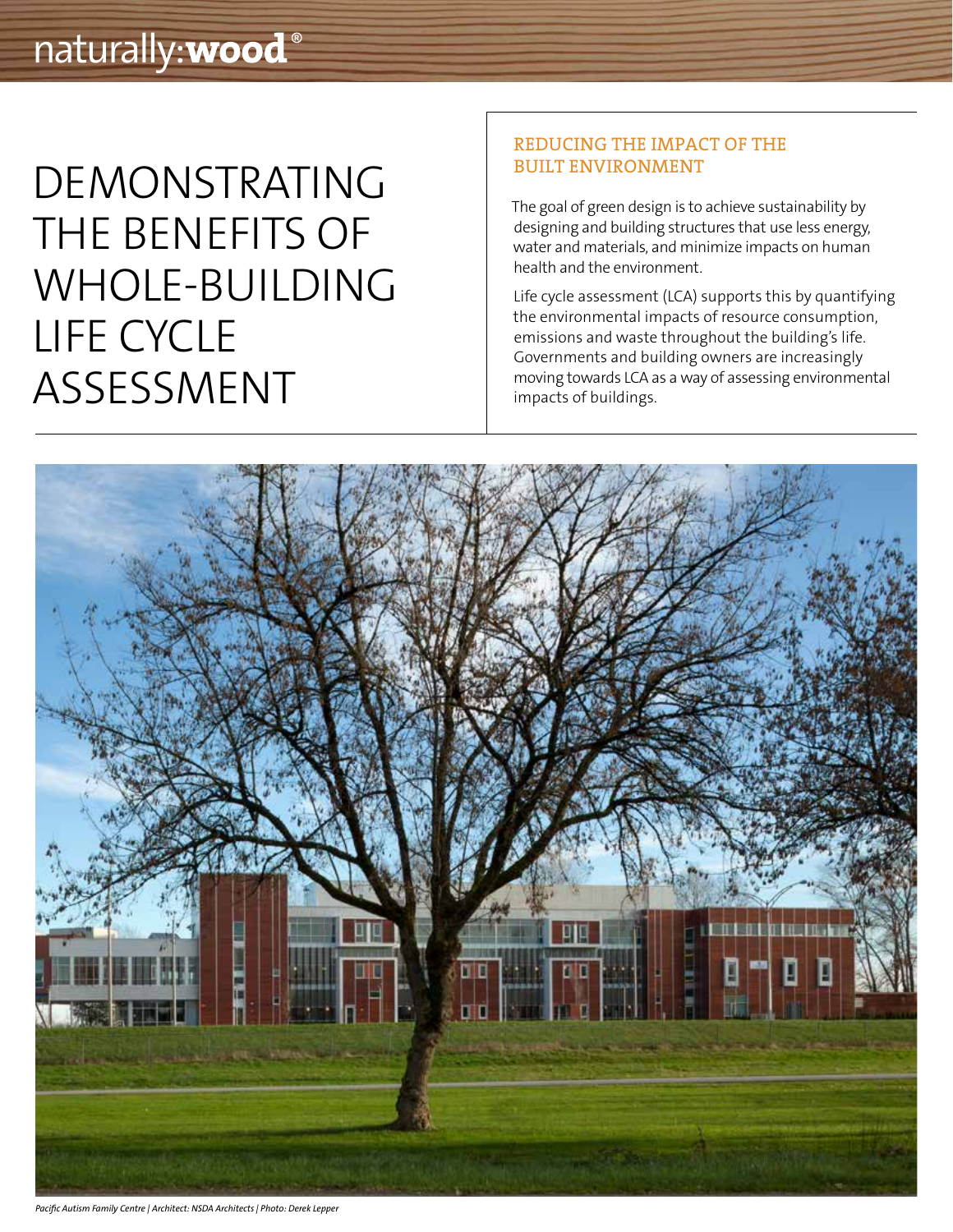### Using LCA to support the best environmental choice

The choice of products used to build, renovate and operate structures of all types has a huge impact on the environment, consuming more of the earth's resources than any other human activity, and producing millions of tonnes of greenhouse gases, toxic emissions, water pollutants and solid waste.

Building with the environment in mind can reduce this negative impact. But to be effective, decisions need to be based on a standardized, quantified measurement system that allows impartial comparison of materials and assemblies over their entire lives.

The most widely accepted scientific method to compare design choices and building materials effectively is life cycle assessment. LCA is a performance-based approach to assessing the impacts building material choices have on the environment at every stage of life — from the extraction of raw materials through manufacturing, transportation, installation/construction, use, maintenance, and reuse/disposal/recycling.

LCA has existed in various forms since the early 1960s, and the protocol for completing life cycle assessments was standardized by the International Organization for Standardization (ISO 14040/14044). It is incorporated into many green building rating systems and government policies, such as the City of Vancouver's Green Buildings Policy for Rezoning.



### Nine studies show the power of LCA

The studies for the following wood and concrete projects in British Columbia illustrate some of the different uses of whole-building LCA.

**Environmental building declaration** communicates the environmental footprint of a building:

- Eight-storey office building  $-$ Wood Innovation and Design Centre
- Eighteen-storey student residence  $-$ Brock Commons Tallwood House
- Seventeen-storey student residence Ponderosa Commons Cedar House

**Sensitivity analysis** is used to understand the environmental impact of changes in the building design and materials used:

- Industrial/manufacturing facility StructureCraft
- Hotel Lakeside Resort expansion
- School Kwakiutl Wagalus Elementary School

**Green building rating programs** earn credits in systems such as Green Globes and LEED:

- Community/Administrative  $-$ Tsleil-Waututh Administration and Health Centre
- $Health$  centre  $-$  Pacific Autism and Family Centre
- Six-storey mixed-use built to Passive House standard The Heights

All of the LCAs in this factsheet include the following impact categories:

- Global warming potential
- Ozone depletion potential
- Acidification potential
- Eutrophication potential
- Smog formation potential
- Non-renewable primary energy use

**Global warming potential (GWP)** and non-renewable energy use are often viewed as critical to reduce. GWP reflects life-cycle carbon footprint, or **embodied carbon**.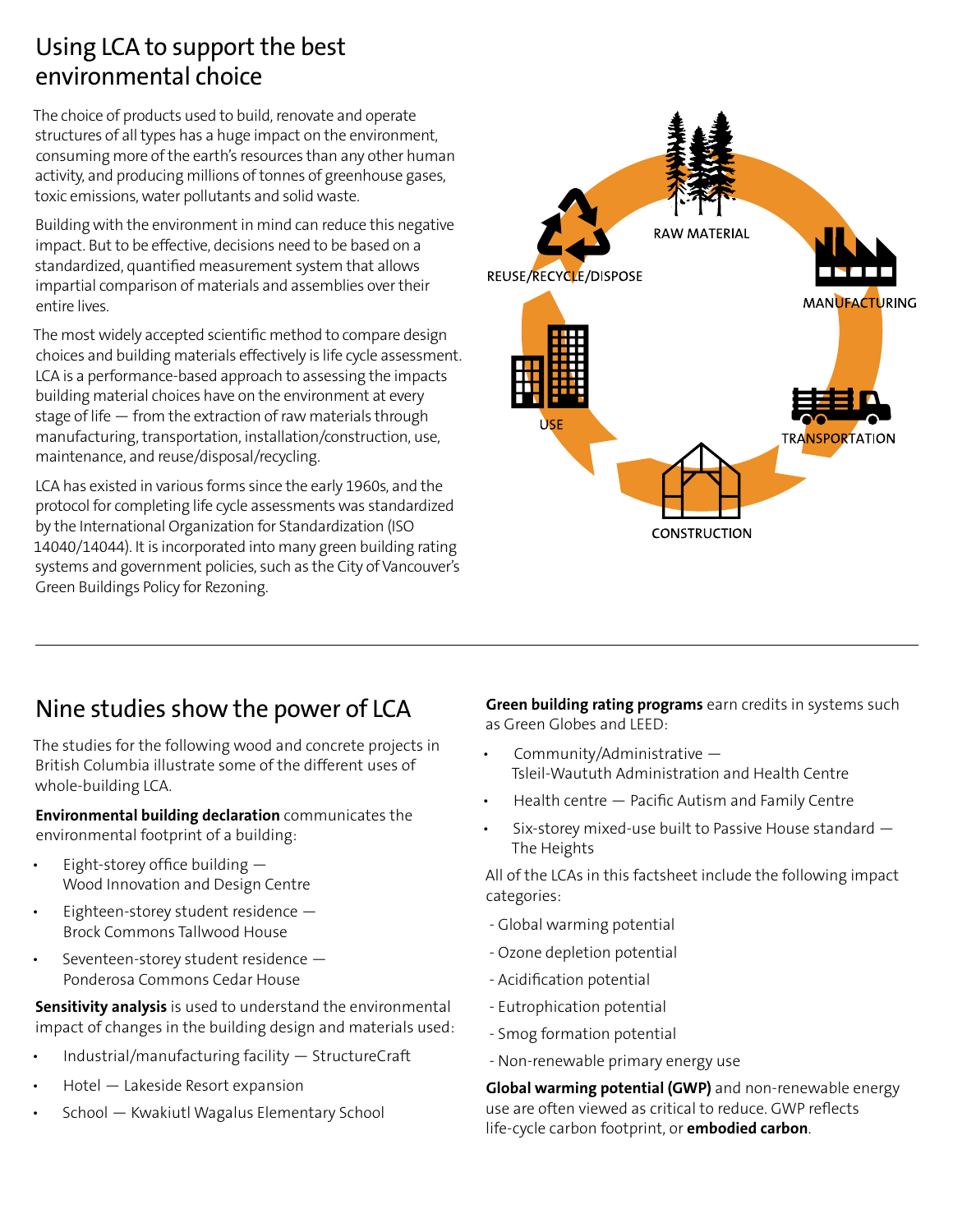## LCA FOR ENVIRONMENTAL BUILDING DECLARATION

| Environmental Building Declaration Summary                               |               | <b>Athena</b><br>Sustainable Materials<br>Institute |
|--------------------------------------------------------------------------|---------------|-----------------------------------------------------|
| Brock Commons Tallwood House.<br>University of British Columbia          |               |                                                     |
| <b>Life Cycle Results</b>                                                |               |                                                     |
| EN 15978 Environmental Indicator                                         | Unit          | Per-m <sup>2</sup> -year                            |
| <b>Environmental Impacts</b>                                             |               |                                                     |
| Global warming potential                                                 | kg CO_eq.     | 1985+01                                             |
| Depletion of the stratospheric ozone layer                               | kg CFC-11 eq. | 7.15E-08                                            |
| Acidification potential of land and water                                | kg SO, eq.    | 1.22E-01                                            |
| Eutrophication potential                                                 | ka Nea.       | 2 84F-02                                            |
| Formation potential of troposcheric ozone photochemical oxidants         | kg 0. eq.     | 9 93F-01                                            |
| Abiotic resource decletion cotential for elements                        | kg Sb eq.     | $\mathbf{r}$                                        |
| Abiotic resource depletion potential of fossil fuels                     | autorus LM    | 4.38F+01                                            |
| <b>Resource Use</b>                                                      |               |                                                     |
| Renewable primary energy excluding energy resources used as raw material | MI            | 4.88E+02                                            |
| Renewable primary energy resources used as raw material                  | MI            | 1.72E+01                                            |
| Non-renewable primary energy excluding resources used as raw material    | MI            | 3.08E+02                                            |
| Non-renewable primary energy resources used as raw material              | MI            | 3.795+00                                            |
| Secondary material                                                       | ko            | 1485+00                                             |
| Renewable secondary fuels                                                | M.            | $\mathbf{r}$                                        |
| Non-renewable secondary fuels                                            | MI            | $\mathbf{r}$                                        |
| Net use of fresh water                                                   | m             | 8.81E-01                                            |
| <b>Waste Categories</b>                                                  |               |                                                     |
| Non-hazardous waste disposed                                             | kg            | $3745 + 00$                                         |
| Hazardous waste disposed                                                 | ka            | $\overline{\mathbf{X}}$                             |
| Radioactive waste disposed                                               | ks            | $\overline{\mathbf{X}}$                             |
| Output Flows Leaving the System                                          |               |                                                     |
| Companents for re-use                                                    | kg            | 6.43F-01                                            |
| Materials for recycling                                                  | ka            | 6.35E+00                                            |
| Materials for energy recovery (not being waste incineration)             | k.            | 0.00E+00                                            |
| Exported energy<br>xx = inadequate date for assessment                   | w             | $0.00E + 0.0$                                       |

All new buildings have a large embodied footprint — understanding these burdens is the first step to reducing them. An environmental building declaration (EBD) can help a design practice or building owner establish a personal benchmark for future projects. Publishing an EBD adds a performance accountability component to sustainable design that goes beyond prescriptive checklists of green building rating programs. EBDs are typically publicly disclosed and can be put on a sign on the building like a nutrition label on a food package. The EBDs for the following three buildings are compliant with EN 15978. While European in scope, EN 15978 is the most advanced consensus standard for whole-building LCA and quickly becoming the worldwide standard.

These EBDs are available at athenasmi.org.

## Wood Innovation and Design Centre

Completed in October 2014, the Wood Innovation and Design Centre is six storeys and 4,820 square metres. The Prince George office building utilized dimensional lumber, plywood panels and western red cedar siding as well as glue-laminated timber (glulam), cross-laminated timber (CLT), parallel strand lumber (PSL), and laminated veneer lumber (LVL), all of which were produced in British Columbia. The simplicity of the building a clean, modern box — lends itself to being a repeatable and expandable template for future tall wood office buildings.

### Brock Commons Tallwood House and Ponderosa Commons Cedar House

Brock Commons Tallwood House, a mass timber hybrid structure, and Ponderosa Commons Cedar House, a reinforced concrete building are two student residences at the University of British Columbia. Both completed in 2017, Ponderosa Commons, sits at 17 storeys and 12,838 square metres and Brock Commons is an 18 storey, 15,115 square metre structure which features CLT, PSL and glulam.

A comparison analysis and a sensitivity analysis were conducted on the two building EBDs. The comparison analysis showed that in terms of life cycle stage and activities, the production stage was the greatest contributor of the environmental impacts. When the structural elements were compared, Tallwood House performed better in all impact categories. Tallwood House also performed better when considering recovery beyond the life of the building and carbon sequestration.

The sensitivity analysis showed that utilizing more mass timber, resulted in reduction of negative impacts in most categories and increase in positive impacts in most categories.



*Wood Innovation and Design Centre | Architect: MGA | Michael Green Architecture | Photo: Brudder*



*Brock Commons Tallwood House | Architect: Acton Ostry Architects Inc. | Photo: Brudder*



*Ponderosa Commons Cedar House | Rendering courtesy of KPMB Architects, HCMA & UBC*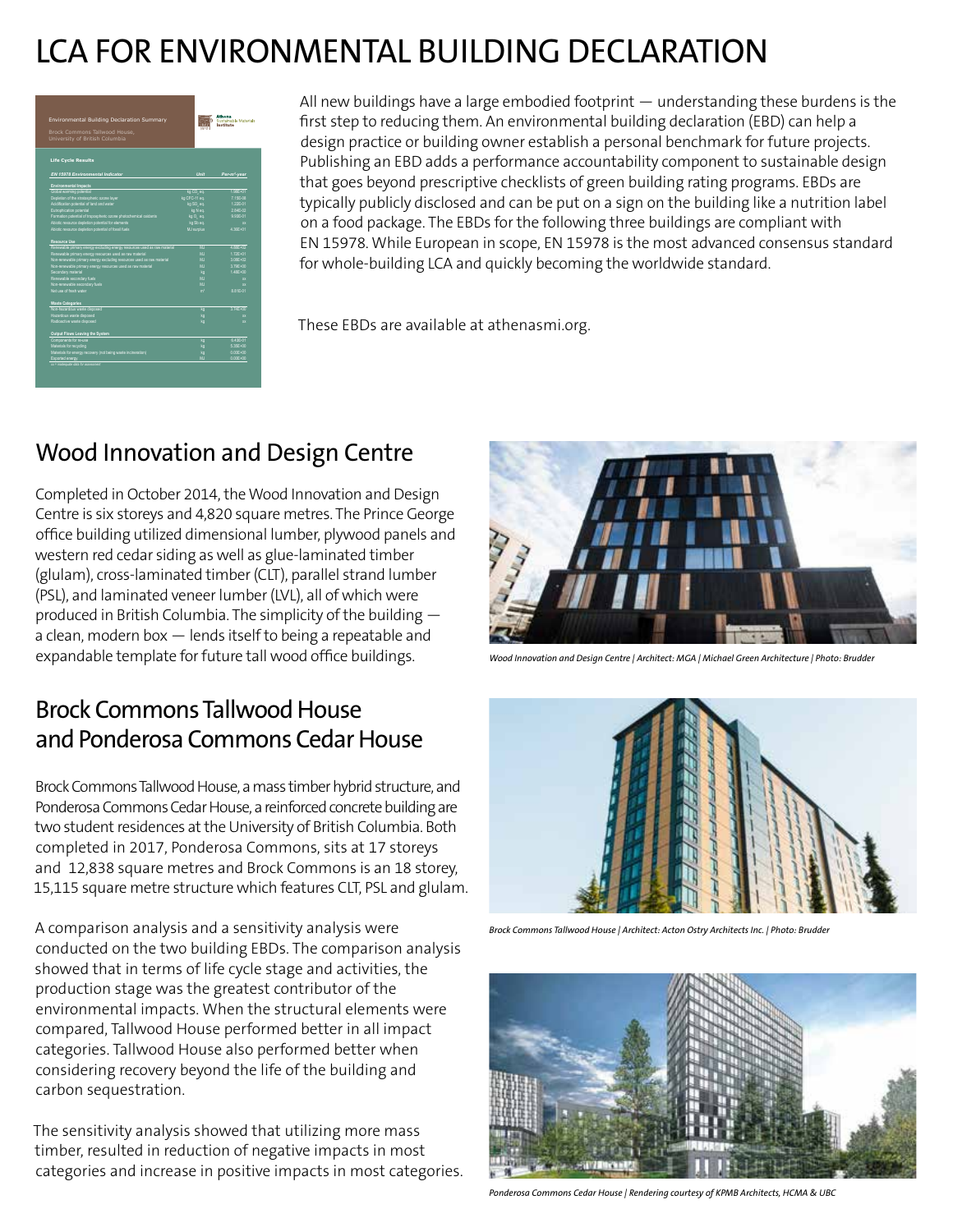## LCA WITH SENSITIVITY ANALYSIS

Sensitivity analysis considers the material used in the building and how the change in the quantity of materials used affects cradle-to-grave impacts.

This analysis is required by the whole-building LCA standard EN 15978 to determine the significance of the influence of the data chosen for the assessment.

## StructureCraft Manufacturing Facility

StructureCraft's manufacturing facility in Abbotsford, was erected in just five days in 2017. Designed and built as a demountable structure, with modular wood wall and roof panels, the building includes 4,000 square metres of manufacturing and about 645 square metres of office space.

Glulam beams and columns form the structural frame of the new facility, and architectural quality nail-laminated timber (NLT) panels were used for the roof of the office portion of the building.

*The sensitivity analysis determined that for every 10% change in the quantity of materials used in the StructureCraft manufacturing facility, the impact results were most sensitive to changes in the use of concrete & steel reinforcement (4%) and structural wood products (1%) and TPO roofing membrane (1%). This indicates that changes to the use of concrete and reinforcement would be most effective to reduce the cradle-to-grave impacts of the building.*



*StructureCraft Manufacturing Facility | Architect: Keystone Architecture | Photo: courtesy of StructureCraft Builders*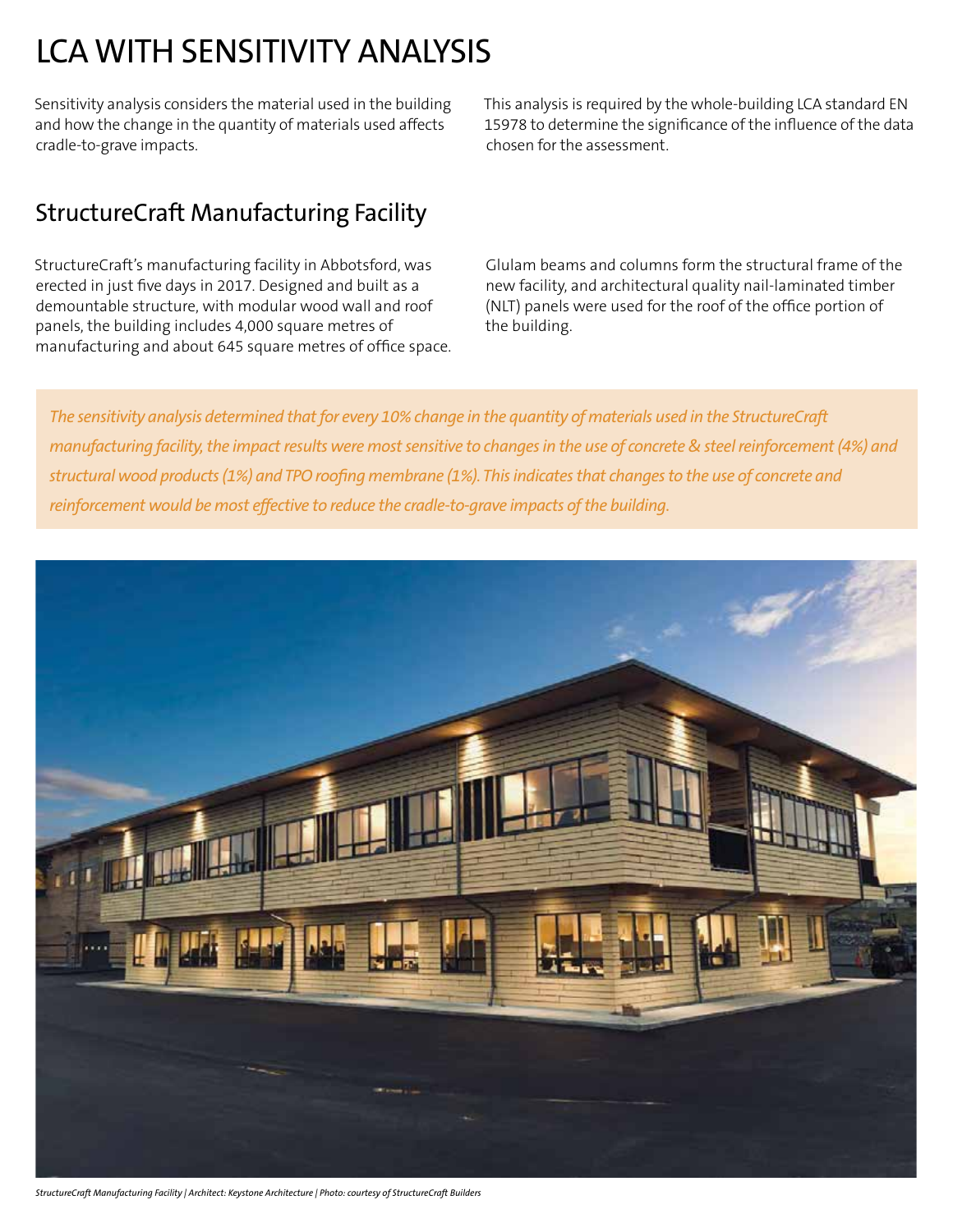### Lakeside Resort Expansion

The Lakeside Resort expansion in Penticton, is a 70-unit, 5,150 square metre hotel constructed of mass timber. Speed of construction, reduced building weight and desire for a more attractive facility convinced the Lakeside Resort owner to use wood instead of concrete when they expanded their resort in 2016. The structure was framed by Douglas-fir glulam beams and columns, left exposed to the interior. Glulam was also used to build a dramatic 30-foot high wall using a double lattice of beams to frame the windows. CLT panels were used for all major shear elements of the building and to frame the stairwells and stairs.



*Lakeside Resort expansion | Architect: HDR | CEI | Photo: Jon Adrian*

*The sensitivity analysis determined that for every 10% change in the quantity of materials used in the Lakeside Resort expansion, the impact results were most sensitive to changes in the use of concrete & steel reinforcement (4%), structural wood products (2%) and SBS roofing membrane (0.4%). This indicates that changes to the use of concrete and reinforcement would be most effective to reduce the cradle-to-grave impacts of the building.*

### Kwakiutl Wagalus School

The use of wood in buildings, and as part of daily life, is an integral part of the heritage and culture of the Kwakiutl First Nation. The 1,648 square metre Port Hardy school, completed in 2016, features western red cedar from local forests in every aspect of the building's design. Special effort was made to highlight the use of wood as a prominent structural element as well as for interior and exterior finishes. Douglas-fir and spruce-pine-fir are also featured in the building. The school's gymnasium was designed as a system of prefabricated tilt-up wood panels to speed up construction. It took just 19 days to erect the gym walls and nine days to add the roof, allowing the gym to be enclosed quickly and avoid exposure to rain during construction.



*Kwakiutl Wagalus School | Photo courtesy of Lubor Trubka Associates Architects | Photo: Peter Powles Photography*

*The sensitivity analysis determined that for every 10% change in the quantity of materials used in the Kwakiutl Wagalus School, the impact results were most sensitive to changes in the use of concrete & steel reinforcement (3%), structural wood products (0.4%) and roof envelope (0.3%). This indicates that changes to the use of concrete and reinforcement would be most effective to reduce the cradle-to-grave impacts of the building.*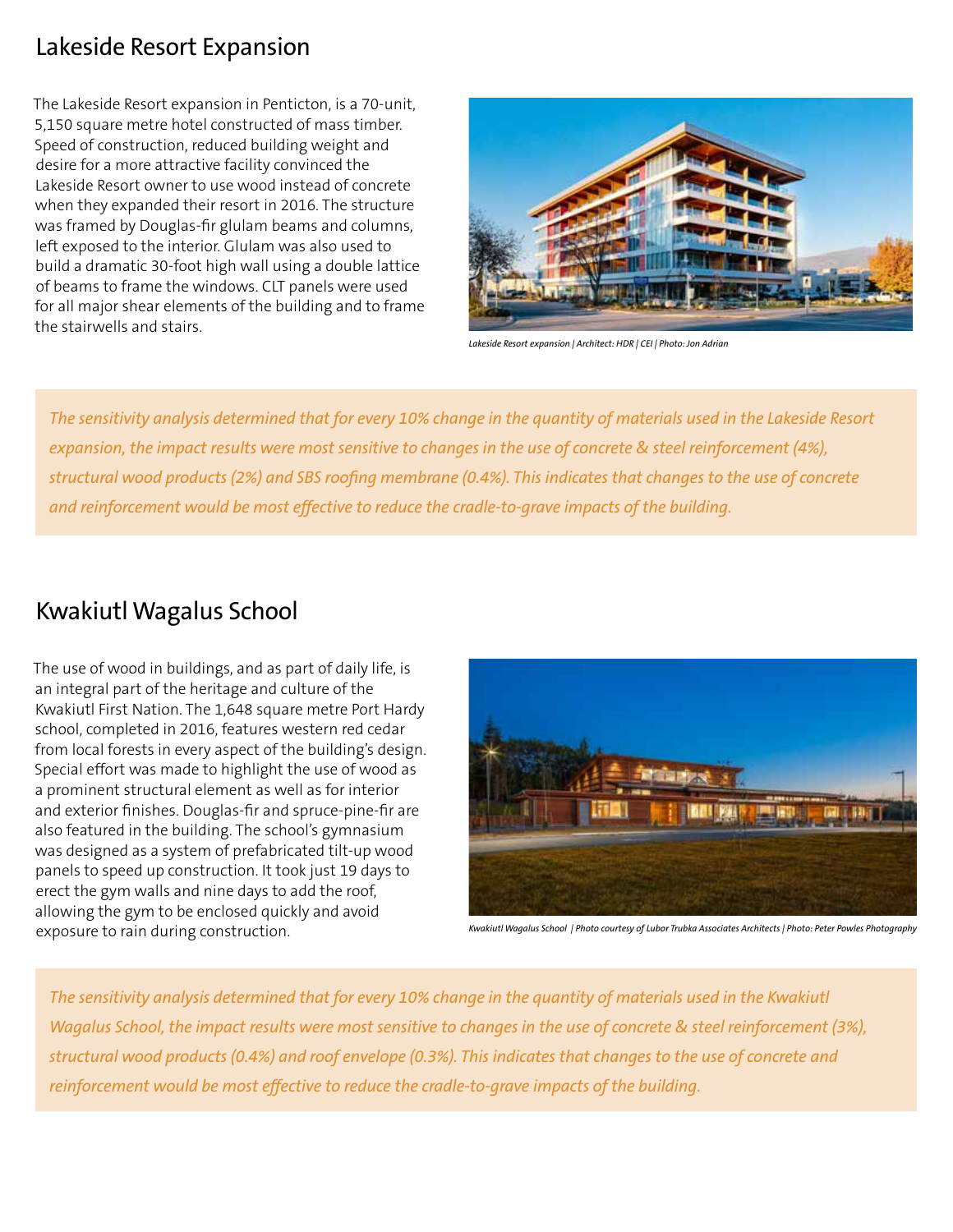# LCA FOR LEED V4 CREDIT

Leadership in Energy and Environmental Design (LEED) promotes sustainability focused practices in the building industry. LEED v4 Building Life-cycle Impact Reduction credit, awards points for reductions in environmental impact to encourage designers to explore early design alternatives.

The LEED credit uses six impact categories, to compare the environmental performance of two functionally equivalent designs. The **proposed** design must demonstrate a lower environmental impact relative to a hypothetical early stage design of the building, referred to as the **baseline** design, so it can earn the LEED whole-building LCA credit points.

### Tsleil-Waututh Administration and Health Centre

The 2,341-square-metre Tsleil-Waututh Administration and Health Centre, is a hub for the Nation's administration, governance, health and social services. It is expressive of Tsleil-Waututh's philosophy and cultural heritage, and the undulating roof celebrates in architectural form the symbiotic relationship between the Tsleil-Waututh people and the sea. Wood is featured prominently in the structure and finishes, emphasizing the relationship to the natural world — and allowing the use of both traditional and innovative building techniques.

#### **Comparing environmental impacts**

The Tsleil-Waututh Administration and Health Centre, exceeded the baseline design in five of the six impact categories and the building would earn three LEED points. This was achieved by using wood studs and I-joists and NLT rather than the steel studs and joists and concrete suspended slabs proposed in the baseline design.

*By using wood studs, I-joists and NLT, the Tsleil-Waututh Administration and Health Centre reduced its global warming*  impact related to material use in the structure (embodied carbon) by 16% or 200 tonnes CO<sub>2</sub> equivalent.



```
Tsleil-Waututh Administration & Health Centre | Architect: Lubor Trubka Associates | Photo: Dr. Roman Trubka
```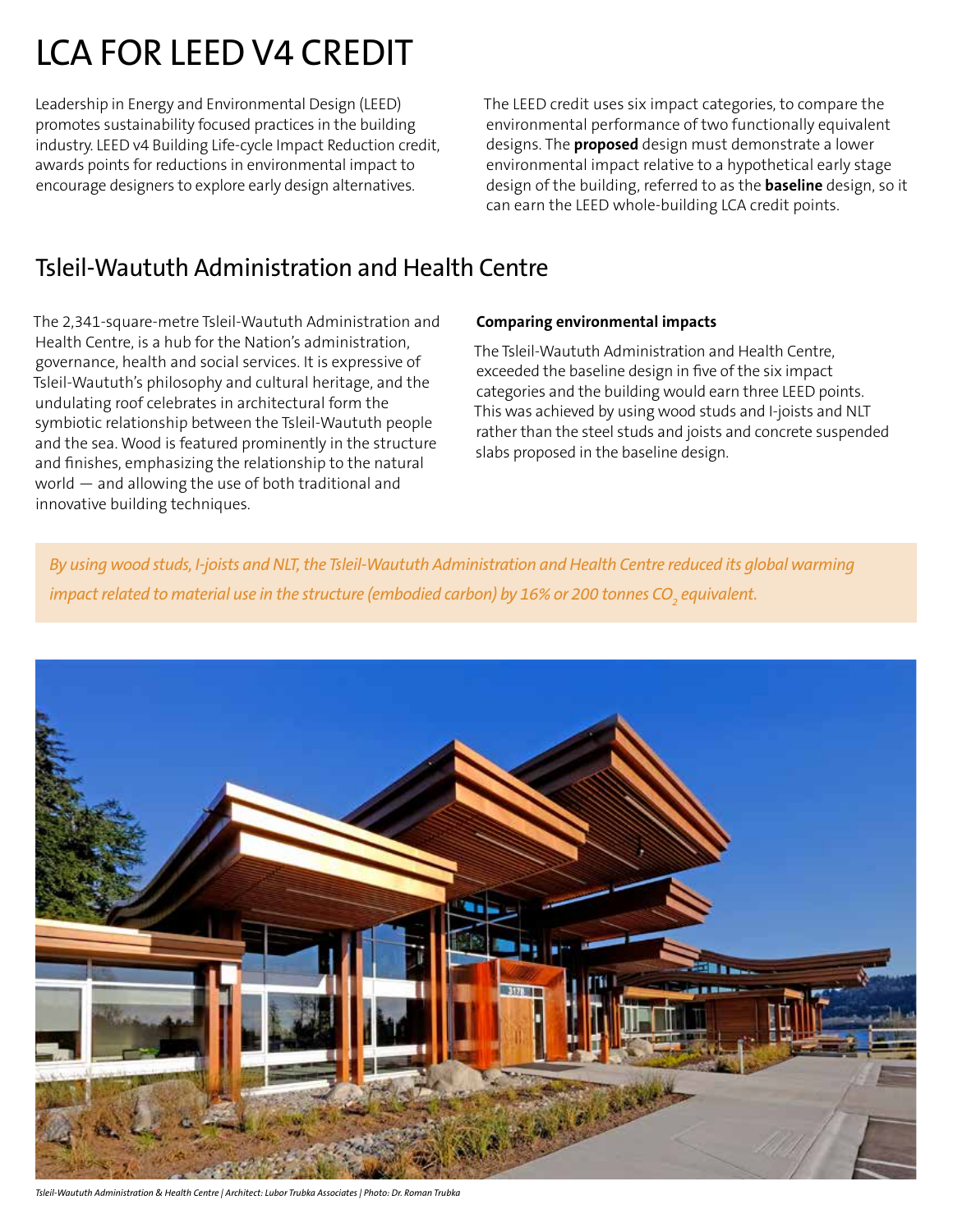## The Heights

The Heights is a six-storey, mixed-use building that opened in 2017 in the Vancouver Heights neighbourhood. The basement parking garage and street level retail space are built with concrete, and this is topped by five storeys of wood-frame residential accommodation.

The 5,725-square-metre structure has 85 apartments and is one of the largest Passive House certified buildings in Canada. Wood-frame construction was both the most economical choice for this structure and contributes to the overall performance of the building envelope.

### **Comparing environmental impacts**

The Heights saw improvements in all six impact categories when compared to the baseline design and would earn four LEED points. This was achieved by using engineered and solid wood floor and roof systems instead of reinforced concrete.



*The Heights | Photo: Cornerstone Architecture* 

*By using engineered and solid wood floor and roof systems, The Heights reduced its global warming impact related*  to material use in the structure (embodied carbon) by 31% or 800 tonnes CO<sub>2</sub> equivalent.

### Pacific Autism Family Centre

The Pacific Autism Family Centre, which opened in 2016, brings together resource, education and recreation facilities to address the growing challenge of autistic spectrum disorder, the most common neurological disorder in children in British Columbia.

The three-storey, 5,751-square-metre structure in Richmond was designed to present a calming environment, including oversized waiting areas to prevent feelings of claustrophobia or confinement. Wood reinforced the welcoming atmosphere, and offered a cost-effective structural solution with long spans that could accommodate future reconfiguration should the needs of autism research and treatment change.



*Pacific Autism Family Centre | Architect: NSDA Architects | Photo: Derek Lepper*

#### **Comparing environmental impacts**

The Pacific Autism Family Centre, saw improvement in all six impact categories when compared to the baseline design and would earn four LEED points. This was achieved primarily by using engineered and solid wood floor and

roof systems supported on engineered wood beams and columns. The baseline design recommended composite metal floor and roof systems supported on wide flange steel beams and columns.

*By using engineered and solid wood floor and roof systems, the Pacific Autism Family Centre reduced its global*  warming impact related to material use in the structure (embodied carbon) by 27% or 600 tonnes CO<sub>2</sub> equivalent.